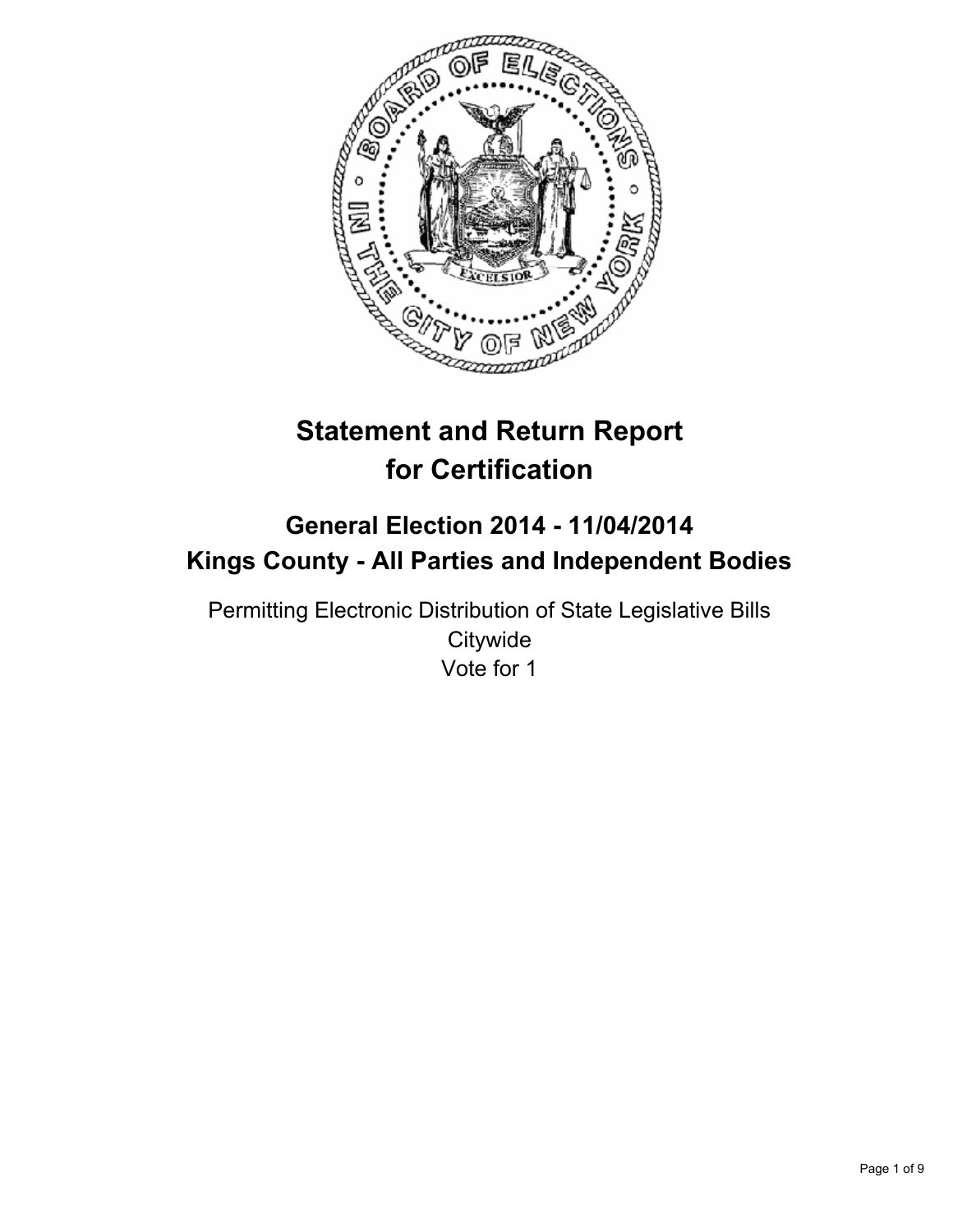

| PUBLIC COUNTER                                           | 15,030      |
|----------------------------------------------------------|-------------|
| <b>EMERGENCY</b>                                         | 2           |
| ABSENTEE/MILITARY                                        | 355         |
| <b>FEDERAL</b>                                           | 81          |
| SPECIAL PRESIDENTIAL                                     | $\mathbf 0$ |
| <b>AFFIDAVIT</b>                                         | 157         |
| <b>Total Ballots</b>                                     | 15,625      |
| Less - Inapplicable Federal/Special Presidential Ballots | (81)        |
| <b>Total Applicable Ballots</b>                          | 15,544      |
| <b>YES</b>                                               | 6,662       |
| <b>NO</b>                                                | 2,004       |
| <b>Total Votes</b>                                       | 8,666       |
| Unrecorded                                               | 6,878       |

#### **Assembly District 42**

| <b>PUBLIC COUNTER</b>                                    | 14,934 |
|----------------------------------------------------------|--------|
| <b>EMERGENCY</b>                                         | 2      |
| ABSENTEE/MILITARY                                        | 257    |
| <b>FEDERAL</b>                                           | 73     |
| SPECIAL PRESIDENTIAL                                     | 0      |
| <b>AFFIDAVIT</b>                                         | 259    |
| <b>Total Ballots</b>                                     | 15,525 |
| Less - Inapplicable Federal/Special Presidential Ballots | (73)   |
| <b>Total Applicable Ballots</b>                          | 15,452 |
| <b>YES</b>                                               | 7,119  |
| <b>NO</b>                                                | 1,434  |
| <b>Total Votes</b>                                       | 8,553  |
| Unrecorded                                               | 6,899  |

| PUBLIC COUNTER                                           | 16,469 |
|----------------------------------------------------------|--------|
| <b>EMERGENCY</b>                                         | 0      |
| ABSENTEE/MILITARY                                        | 346    |
| <b>FEDERAL</b>                                           | 76     |
| SPECIAL PRESIDENTIAL                                     | 0      |
| <b>AFFIDAVIT</b>                                         | 265    |
| <b>Total Ballots</b>                                     | 17,156 |
| Less - Inapplicable Federal/Special Presidential Ballots | (76)   |
| <b>Total Applicable Ballots</b>                          | 17,080 |
| <b>YES</b>                                               | 7,864  |
| <b>NO</b>                                                | 1,875  |
| <b>Total Votes</b>                                       | 9,739  |
| Unrecorded                                               | 7.341  |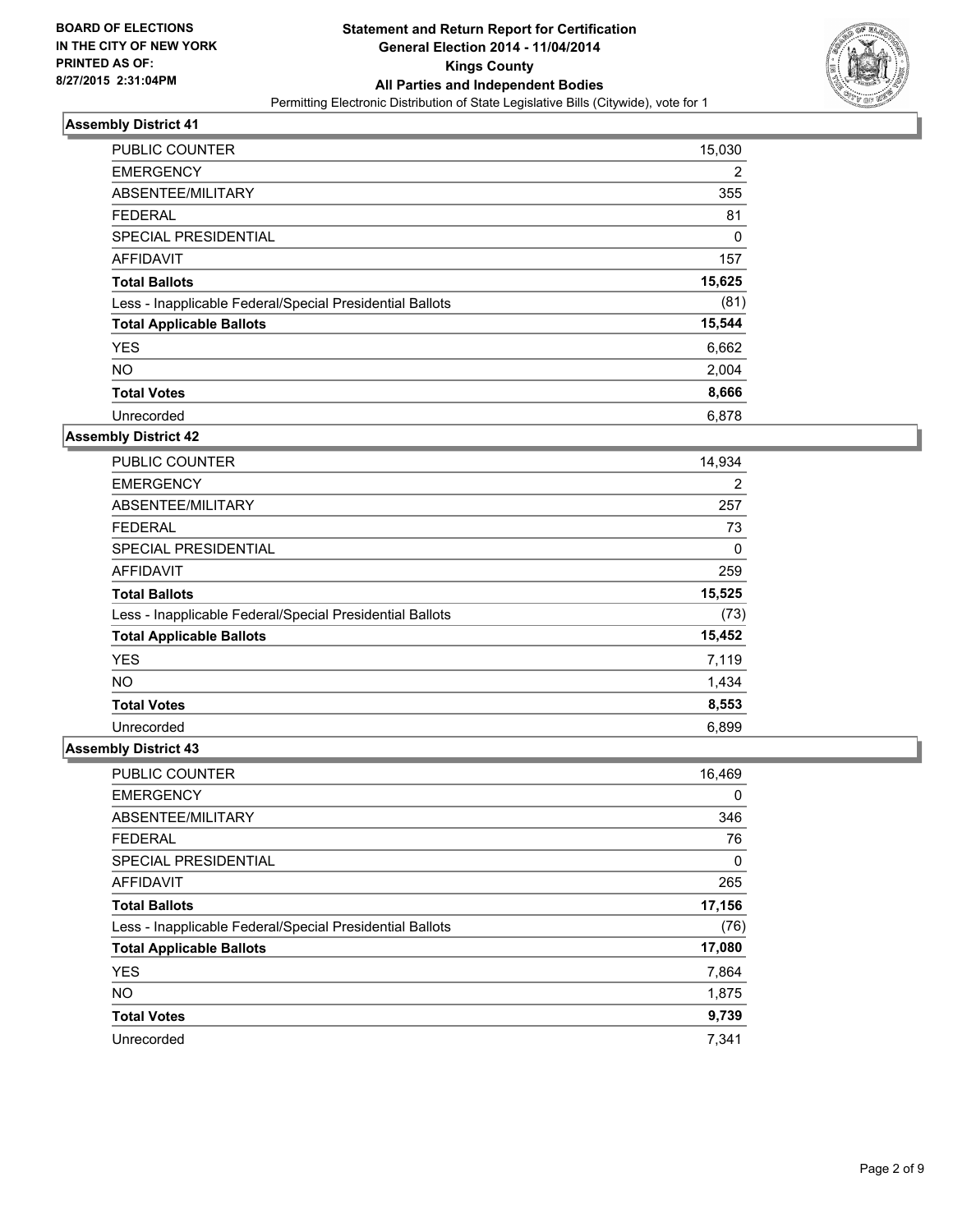

| PUBLIC COUNTER                                           | 18,901 |
|----------------------------------------------------------|--------|
| <b>EMERGENCY</b>                                         | 2      |
| ABSENTEE/MILITARY                                        | 340    |
| <b>FEDERAL</b>                                           | 128    |
| SPECIAL PRESIDENTIAL                                     | 0      |
| <b>AFFIDAVIT</b>                                         | 239    |
| <b>Total Ballots</b>                                     | 19,610 |
| Less - Inapplicable Federal/Special Presidential Ballots | (128)  |
| <b>Total Applicable Ballots</b>                          | 19,482 |
| <b>YES</b>                                               | 11,723 |
| <b>NO</b>                                                | 1,881  |
| <b>Total Votes</b>                                       | 13,604 |
| Unrecorded                                               | 5,878  |

#### **Assembly District 45**

| <b>PUBLIC COUNTER</b>                                    | 12,025 |
|----------------------------------------------------------|--------|
| <b>EMERGENCY</b>                                         | 0      |
| ABSENTEE/MILITARY                                        | 327    |
| <b>FEDERAL</b>                                           | 49     |
| <b>SPECIAL PRESIDENTIAL</b>                              | 0      |
| AFFIDAVIT                                                | 121    |
| <b>Total Ballots</b>                                     | 12,522 |
| Less - Inapplicable Federal/Special Presidential Ballots | (49)   |
| <b>Total Applicable Ballots</b>                          | 12,473 |
| <b>YES</b>                                               | 4,467  |
| NO.                                                      | 1,250  |
| <b>Total Votes</b>                                       | 5,717  |
| Unrecorded                                               | 6,756  |

| <b>PUBLIC COUNTER</b>                                    | 16,264 |
|----------------------------------------------------------|--------|
| <b>EMERGENCY</b>                                         | 0      |
| ABSENTEE/MILITARY                                        | 511    |
| <b>FEDERAL</b>                                           | 60     |
| SPECIAL PRESIDENTIAL                                     | 0      |
| <b>AFFIDAVIT</b>                                         | 197    |
| <b>Total Ballots</b>                                     | 17,032 |
| Less - Inapplicable Federal/Special Presidential Ballots | (60)   |
| <b>Total Applicable Ballots</b>                          | 16,972 |
| <b>YES</b>                                               | 6,843  |
| <b>NO</b>                                                | 2,055  |
| <b>Total Votes</b>                                       | 8,898  |
| Unrecorded                                               | 8.074  |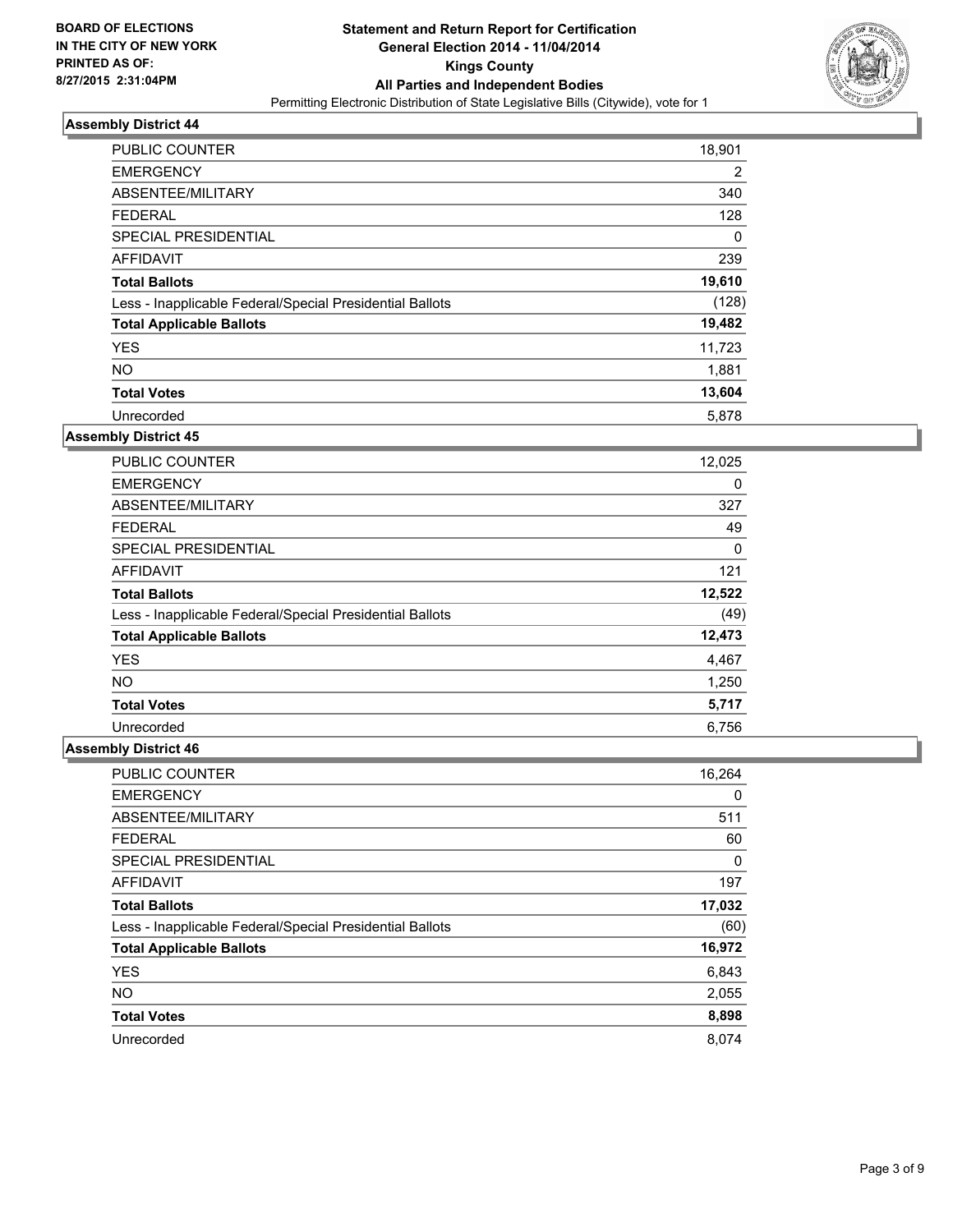

| PUBLIC COUNTER                                           | 9,215 |
|----------------------------------------------------------|-------|
| <b>EMERGENCY</b>                                         | 8     |
| ABSENTEE/MILITARY                                        | 355   |
| <b>FEDERAL</b>                                           | 50    |
| SPECIAL PRESIDENTIAL                                     | 0     |
| <b>AFFIDAVIT</b>                                         | 109   |
| <b>Total Ballots</b>                                     | 9,737 |
| Less - Inapplicable Federal/Special Presidential Ballots | (50)  |
| <b>Total Applicable Ballots</b>                          | 9,687 |
| <b>YES</b>                                               | 3,233 |
| <b>NO</b>                                                | 1,100 |
| <b>Total Votes</b>                                       | 4,333 |
| Unrecorded                                               | 5.354 |

#### **Assembly District 48**

| <b>PUBLIC COUNTER</b>                                    | 16,033 |
|----------------------------------------------------------|--------|
| <b>EMERGENCY</b>                                         | 7      |
| ABSENTEE/MILITARY                                        | 209    |
| <b>FEDERAL</b>                                           | 133    |
| SPECIAL PRESIDENTIAL                                     | 0      |
| AFFIDAVIT                                                | 201    |
| <b>Total Ballots</b>                                     | 16,583 |
| Less - Inapplicable Federal/Special Presidential Ballots | (133)  |
| <b>Total Applicable Ballots</b>                          | 16,450 |
| <b>YES</b>                                               | 5,069  |
| NO.                                                      | 1,740  |
| <b>Total Votes</b>                                       | 6,809  |
| Unrecorded                                               | 9,641  |

| <b>PUBLIC COUNTER</b>                                    | 6,602 |
|----------------------------------------------------------|-------|
| <b>EMERGENCY</b>                                         |       |
| ABSENTEE/MILITARY                                        | 188   |
| <b>FEDERAL</b>                                           | 46    |
| SPECIAL PRESIDENTIAL                                     | 0     |
| <b>AFFIDAVIT</b>                                         | 52    |
| <b>Total Ballots</b>                                     | 6,889 |
| Less - Inapplicable Federal/Special Presidential Ballots | (46)  |
| <b>Total Applicable Ballots</b>                          | 6,843 |
| <b>YES</b>                                               | 2,642 |
| <b>NO</b>                                                | 831   |
| <b>Total Votes</b>                                       | 3,473 |
| Unrecorded                                               | 3,370 |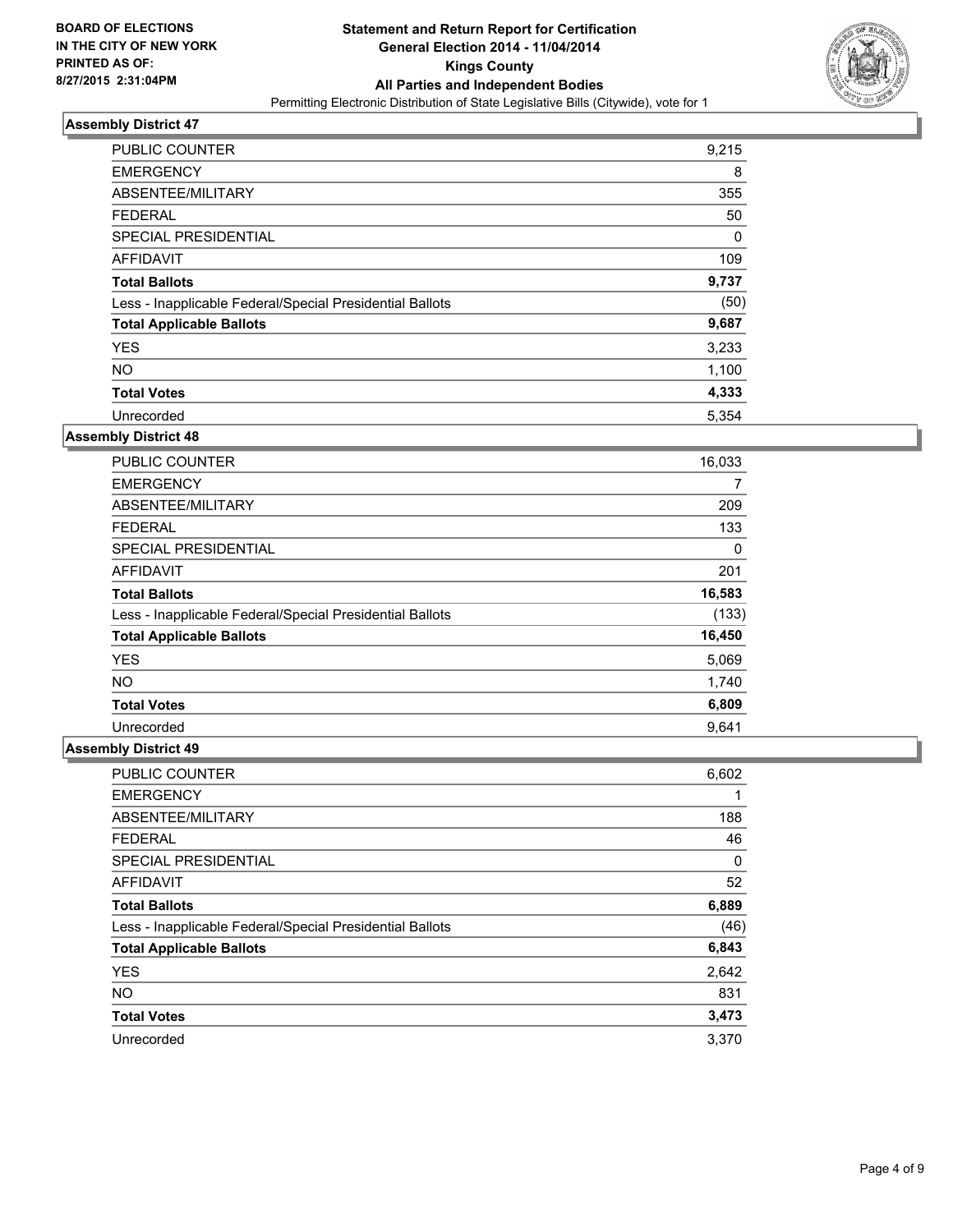

| <b>PUBLIC COUNTER</b>                                    | 11,634 |
|----------------------------------------------------------|--------|
| <b>EMERGENCY</b>                                         | 0      |
| ABSENTEE/MILITARY                                        | 155    |
| <b>FEDERAL</b>                                           | 92     |
| SPECIAL PRESIDENTIAL                                     | 0      |
| <b>AFFIDAVIT</b>                                         | 276    |
| <b>Total Ballots</b>                                     | 12,157 |
| Less - Inapplicable Federal/Special Presidential Ballots | (92)   |
| <b>Total Applicable Ballots</b>                          | 12,065 |
| <b>YES</b>                                               | 6,788  |
| <b>NO</b>                                                | 919    |
| <b>Total Votes</b>                                       | 7,707  |
| Unrecorded                                               | 4,358  |

#### **Assembly District 51**

| <b>PUBLIC COUNTER</b>                                    | 9,864  |
|----------------------------------------------------------|--------|
| <b>EMERGENCY</b>                                         | 0      |
| ABSENTEE/MILITARY                                        | 158    |
| <b>FEDERAL</b>                                           | 42     |
| <b>SPECIAL PRESIDENTIAL</b>                              | 0      |
| AFFIDAVIT                                                | 159    |
| <b>Total Ballots</b>                                     | 10,223 |
| Less - Inapplicable Federal/Special Presidential Ballots | (42)   |
| <b>Total Applicable Ballots</b>                          | 10,181 |
| <b>YES</b>                                               | 4,834  |
| <b>NO</b>                                                | 868    |
| <b>Total Votes</b>                                       | 5,702  |
| Unrecorded                                               | 4,479  |

| <b>PUBLIC COUNTER</b>                                    | 26,621 |
|----------------------------------------------------------|--------|
| <b>EMERGENCY</b>                                         | 0      |
| ABSENTEE/MILITARY                                        | 587    |
| <b>FEDERAL</b>                                           | 279    |
| SPECIAL PRESIDENTIAL                                     | 0      |
| <b>AFFIDAVIT</b>                                         | 391    |
| <b>Total Ballots</b>                                     | 27,878 |
| Less - Inapplicable Federal/Special Presidential Ballots | (279)  |
| <b>Total Applicable Ballots</b>                          | 27,599 |
| <b>YES</b>                                               | 20,059 |
| <b>NO</b>                                                | 2,218  |
| <b>Total Votes</b>                                       | 22,277 |
| Unrecorded                                               | 5.322  |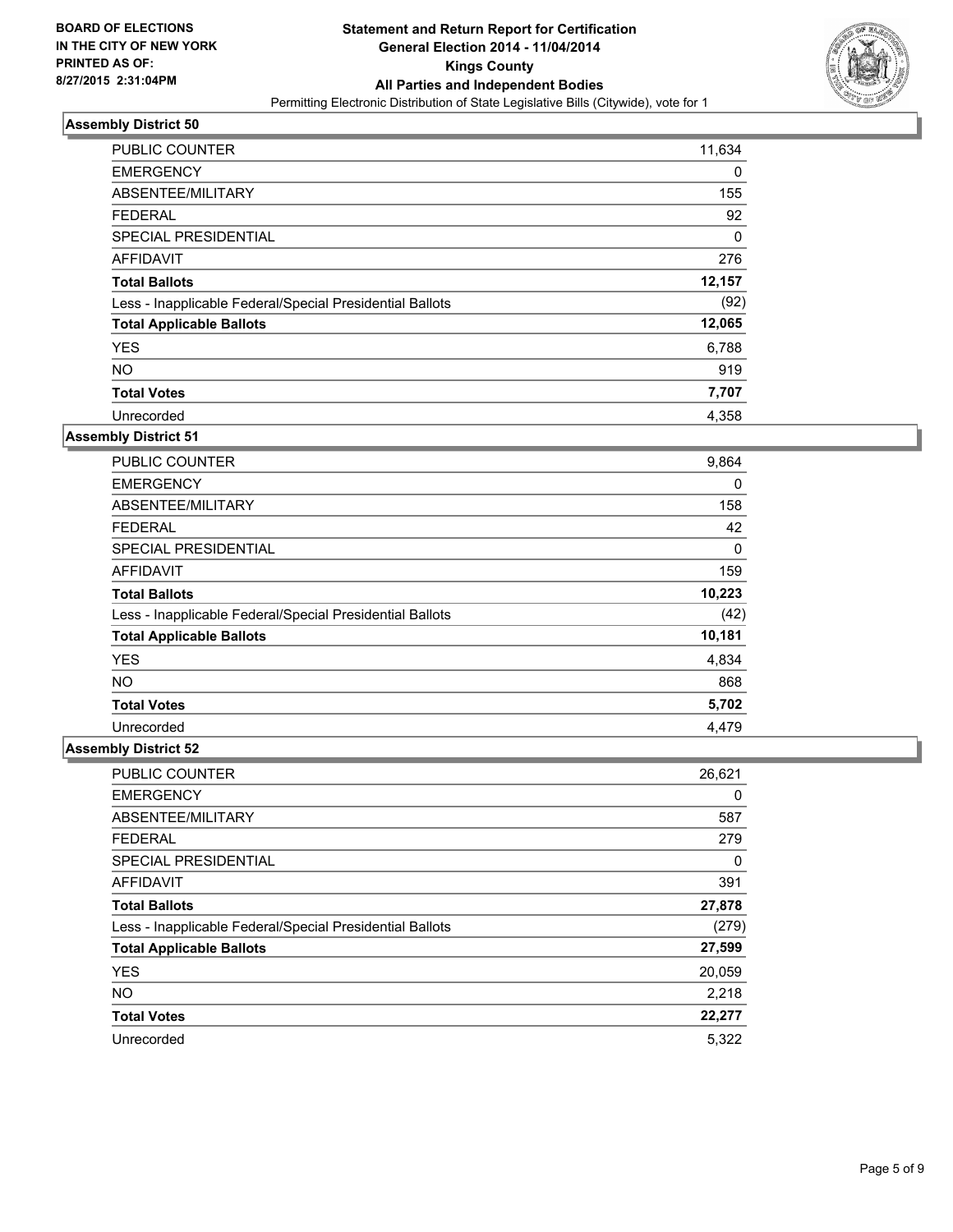

| PUBLIC COUNTER                                           | 11,546 |
|----------------------------------------------------------|--------|
| <b>EMERGENCY</b>                                         | 11     |
| ABSENTEE/MILITARY                                        | 119    |
| <b>FEDERAL</b>                                           | 41     |
| SPECIAL PRESIDENTIAL                                     | 0      |
| AFFIDAVIT                                                | 285    |
| <b>Total Ballots</b>                                     | 12,002 |
| Less - Inapplicable Federal/Special Presidential Ballots | (41)   |
| <b>Total Applicable Ballots</b>                          | 11,961 |
| <b>YES</b>                                               | 4,967  |
| <b>NO</b>                                                | 761    |
| <b>Total Votes</b>                                       | 5,728  |
| Unrecorded                                               | 6,233  |

#### **Assembly District 54**

| <b>PUBLIC COUNTER</b>                                    | 9,258 |
|----------------------------------------------------------|-------|
| <b>EMERGENCY</b>                                         | 5     |
| ABSENTEE/MILITARY                                        | 96    |
| <b>FEDERAL</b>                                           | 11    |
| <b>SPECIAL PRESIDENTIAL</b>                              | 0     |
| AFFIDAVIT                                                | 190   |
| <b>Total Ballots</b>                                     | 9,560 |
| Less - Inapplicable Federal/Special Presidential Ballots | (11)  |
| <b>Total Applicable Ballots</b>                          | 9,549 |
| <b>YES</b>                                               | 3,707 |
| NO.                                                      | 854   |
| <b>Total Votes</b>                                       | 4,561 |
| Unrecorded                                               | 4,988 |

| <b>PUBLIC COUNTER</b>                                    | 12,297 |
|----------------------------------------------------------|--------|
| <b>EMERGENCY</b>                                         | 6      |
| ABSENTEE/MILITARY                                        | 168    |
| <b>FEDERAL</b>                                           | 23     |
| SPECIAL PRESIDENTIAL                                     | 0      |
| <b>AFFIDAVIT</b>                                         | 204    |
| <b>Total Ballots</b>                                     | 12,698 |
| Less - Inapplicable Federal/Special Presidential Ballots | (23)   |
| <b>Total Applicable Ballots</b>                          | 12,675 |
| <b>YES</b>                                               | 4,775  |
| <b>NO</b>                                                | 1,566  |
| <b>Total Votes</b>                                       | 6,341  |
| Unrecorded                                               | 6.334  |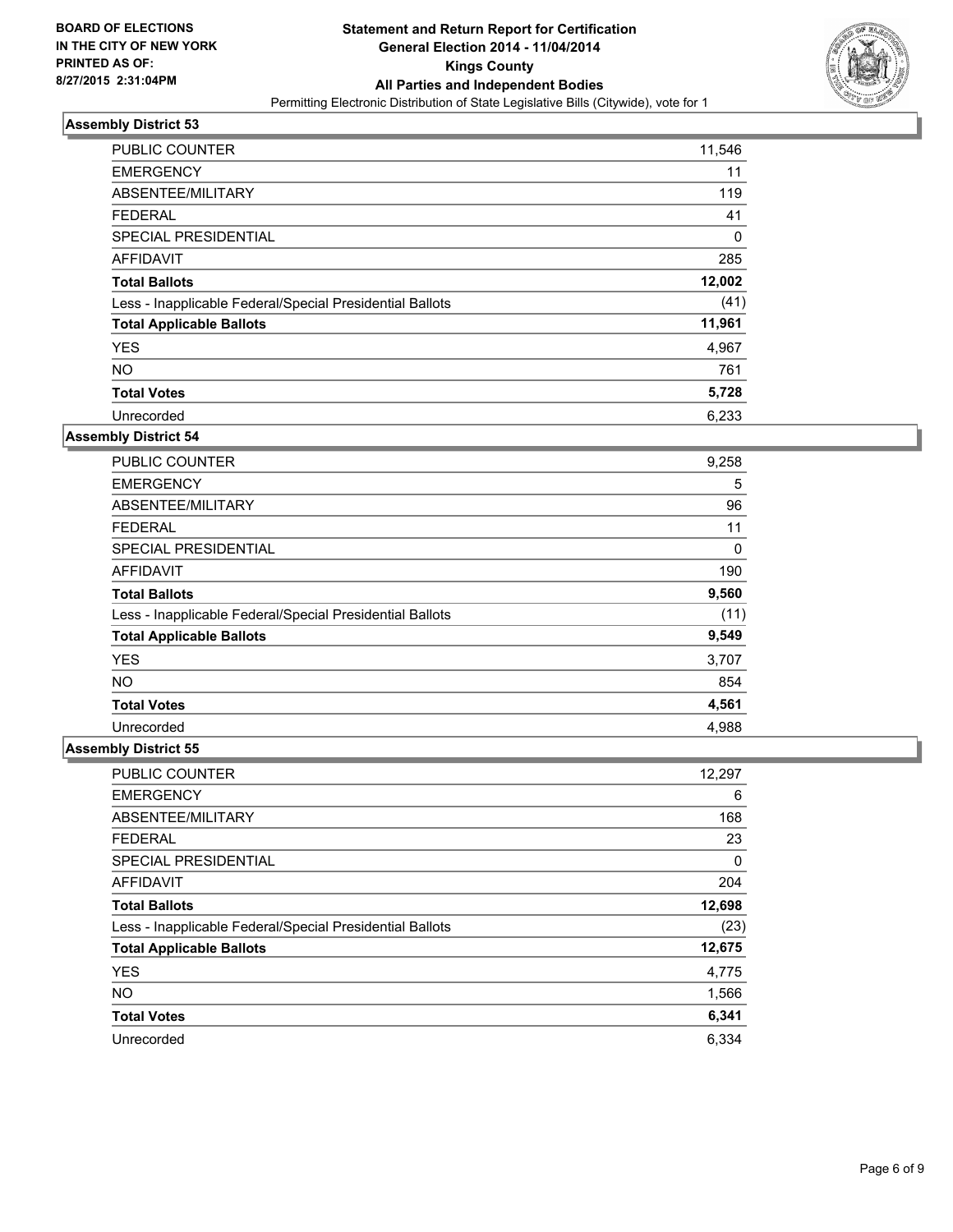

| <b>PUBLIC COUNTER</b>                                    | 15,628 |
|----------------------------------------------------------|--------|
| <b>EMERGENCY</b>                                         | 0      |
| ABSENTEE/MILITARY                                        | 188    |
| <b>FEDERAL</b>                                           | 27     |
| SPECIAL PRESIDENTIAL                                     | 0      |
| AFFIDAVIT                                                | 419    |
| <b>Total Ballots</b>                                     | 16,262 |
| Less - Inapplicable Federal/Special Presidential Ballots | (27)   |
| <b>Total Applicable Ballots</b>                          | 16,235 |
| <b>YES</b>                                               | 7,477  |
| <b>NO</b>                                                | 2,738  |
| <b>Total Votes</b>                                       | 10,215 |
| Unrecorded                                               | 6,020  |

#### **Assembly District 57**

| <b>PUBLIC COUNTER</b>                                    | 21,979 |
|----------------------------------------------------------|--------|
| <b>EMERGENCY</b>                                         | 0      |
| ABSENTEE/MILITARY                                        | 521    |
| <b>FEDERAL</b>                                           | 74     |
| <b>SPECIAL PRESIDENTIAL</b>                              | 0      |
| AFFIDAVIT                                                | 365    |
| <b>Total Ballots</b>                                     | 22,939 |
| Less - Inapplicable Federal/Special Presidential Ballots | (74)   |
| <b>Total Applicable Ballots</b>                          | 22,865 |
| <b>YES</b>                                               | 13,852 |
| NO.                                                      | 2,350  |
| <b>Total Votes</b>                                       | 16,202 |
| Unrecorded                                               | 6,663  |

| PUBLIC COUNTER                                           | 16,855 |
|----------------------------------------------------------|--------|
| <b>EMERGENCY</b>                                         |        |
| ABSENTEE/MILITARY                                        | 300    |
| <b>FEDERAL</b>                                           | 59     |
| SPECIAL PRESIDENTIAL                                     | 0      |
| <b>AFFIDAVIT</b>                                         | 208    |
| <b>Total Ballots</b>                                     | 17,423 |
| Less - Inapplicable Federal/Special Presidential Ballots | (59)   |
| <b>Total Applicable Ballots</b>                          | 17,364 |
| <b>YES</b>                                               | 6,989  |
| <b>NO</b>                                                | 1,657  |
| <b>Total Votes</b>                                       | 8,646  |
| Unrecorded                                               | 8,718  |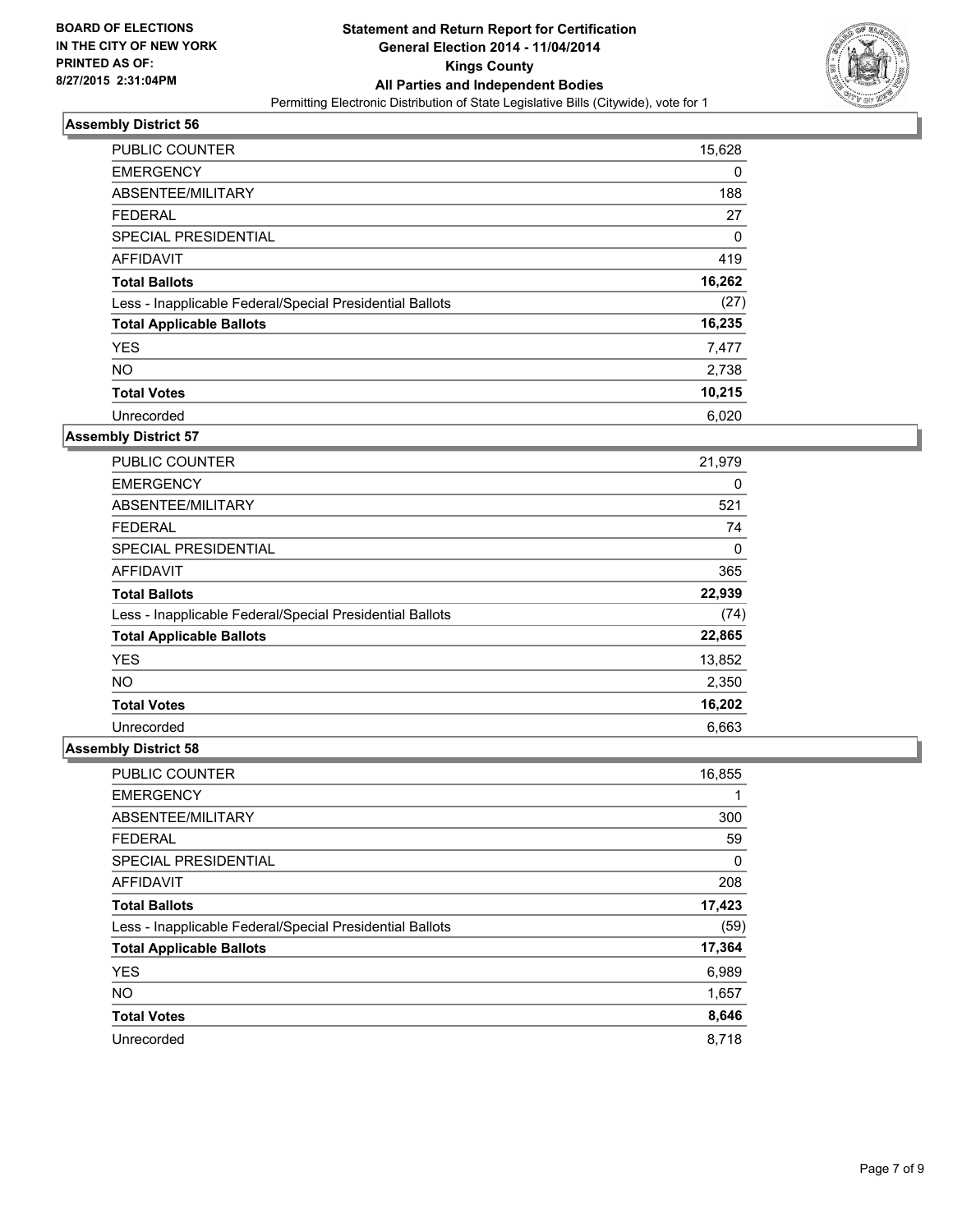

| PUBLIC COUNTER                                           | 16,697 |
|----------------------------------------------------------|--------|
| <b>EMERGENCY</b>                                         |        |
| ABSENTEE/MILITARY                                        | 291    |
| <b>FEDERAL</b>                                           | 33     |
| SPECIAL PRESIDENTIAL                                     | 0      |
| <b>AFFIDAVIT</b>                                         | 219    |
| <b>Total Ballots</b>                                     | 17,241 |
| Less - Inapplicable Federal/Special Presidential Ballots | (33)   |
| <b>Total Applicable Ballots</b>                          | 17,208 |
| <b>YES</b>                                               | 7,171  |
| <b>NO</b>                                                | 2,388  |
| <b>Total Votes</b>                                       | 9,559  |
| Unrecorded                                               | 7.649  |

#### **Assembly District 60**

| <b>PUBLIC COUNTER</b>                                    | 15,102 |
|----------------------------------------------------------|--------|
| <b>EMERGENCY</b>                                         | 0      |
| ABSENTEE/MILITARY                                        | 171    |
| <b>FEDERAL</b>                                           | 28     |
| SPECIAL PRESIDENTIAL                                     | 0      |
| <b>AFFIDAVIT</b>                                         | 226    |
| <b>Total Ballots</b>                                     | 15,527 |
| Less - Inapplicable Federal/Special Presidential Ballots | (28)   |
| <b>Total Applicable Ballots</b>                          | 15,499 |
| <b>YES</b>                                               | 6,030  |
| NO.                                                      | 2,227  |
| <b>Total Votes</b>                                       | 8,257  |
| Unrecorded                                               | 7,242  |

| PUBLIC COUNTER                                           | 4,598 |
|----------------------------------------------------------|-------|
| <b>EMERGENCY</b>                                         | 0     |
| ABSENTEE/MILITARY                                        | 124   |
| <b>FEDERAL</b>                                           | 31    |
| SPECIAL PRESIDENTIAL                                     | 0     |
| <b>AFFIDAVIT</b>                                         | 74    |
| <b>Total Ballots</b>                                     | 4,827 |
| Less - Inapplicable Federal/Special Presidential Ballots | (31)  |
| <b>Total Applicable Ballots</b>                          | 4,796 |
| <b>YES</b>                                               | 2,627 |
| <b>NO</b>                                                | 635   |
| <b>Total Votes</b>                                       | 3,262 |
| Unrecorded                                               | 1.534 |